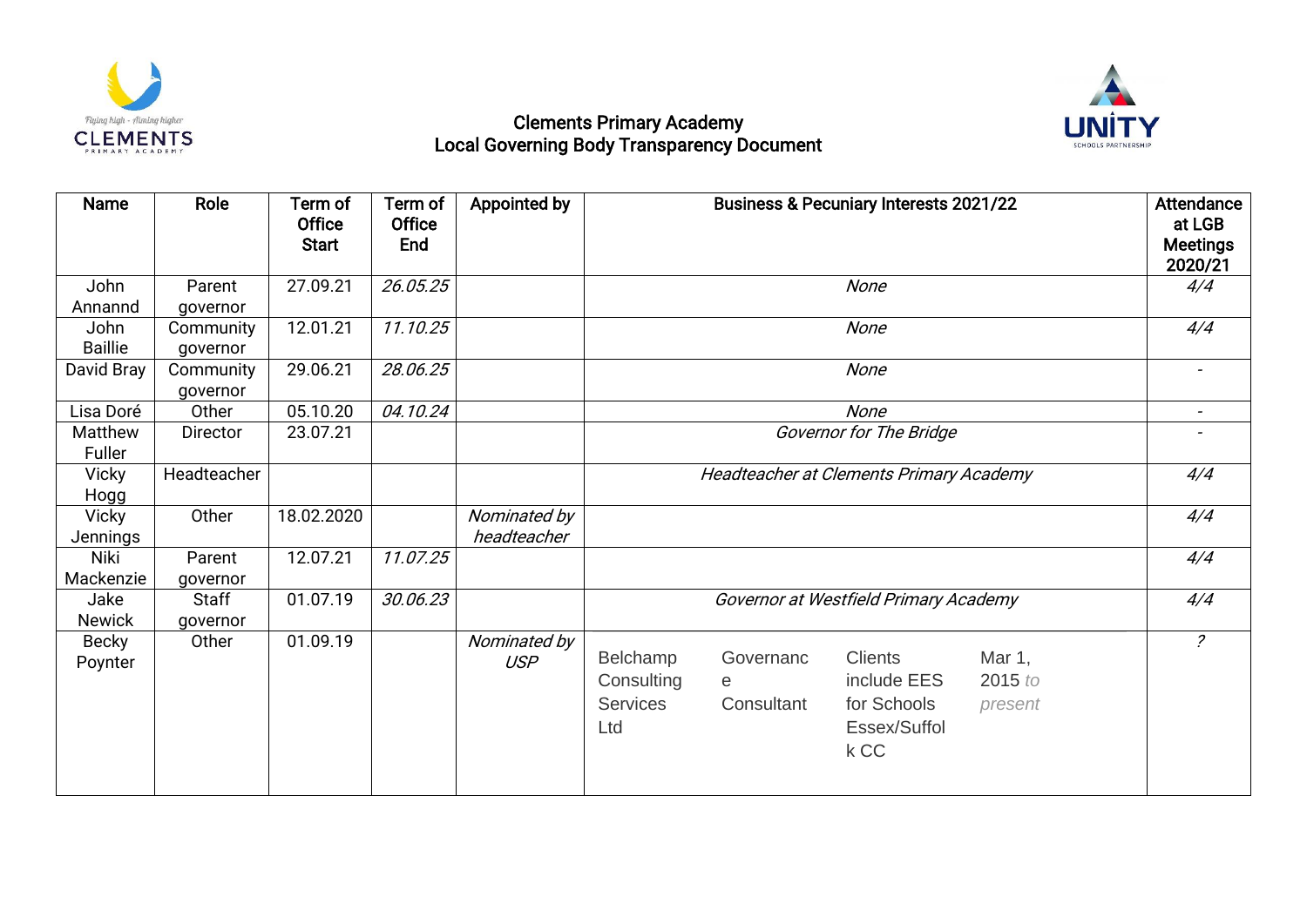|  |  | Hedingham<br>School                                                    | <b>Director</b>                                                        |                                                        | Mar 25,<br>2015 to Ma<br>r 25, 2019 |  |
|--|--|------------------------------------------------------------------------|------------------------------------------------------------------------|--------------------------------------------------------|-------------------------------------|--|
|  |  | National<br>Leader of<br>Governanc<br>$\mathbf{e}% _{t}\mathbf{v}_{t}$ | Consultant                                                             | Public<br>Appointment                                  | Apr 1,<br>2016 to Au<br>g 31, 2021  |  |
|  |  | Vine<br>Schools<br>Academy<br>Trust                                    | Director                                                               |                                                        | Jan 1,<br>2017 to Jun<br>30, 2018   |  |
|  |  | Woodhall<br>Primary<br>School                                          | Associate<br>Governor                                                  |                                                        | Jul 13,<br>2017 to<br>present       |  |
|  |  | Schools<br>Choice                                                      | Governanc<br>$\mathsf{e}% _{t}\left( \mathsf{e}\right)$<br>Professiona | Federation<br>of two<br>primary<br>schools in<br>Essex | Feb 1,<br>2018 to<br>present        |  |
|  |  | Churchill<br>Free                                                      | Governor                                                               | Chair of<br>Governors                                  | Jul 19,<br>2018 to<br>present       |  |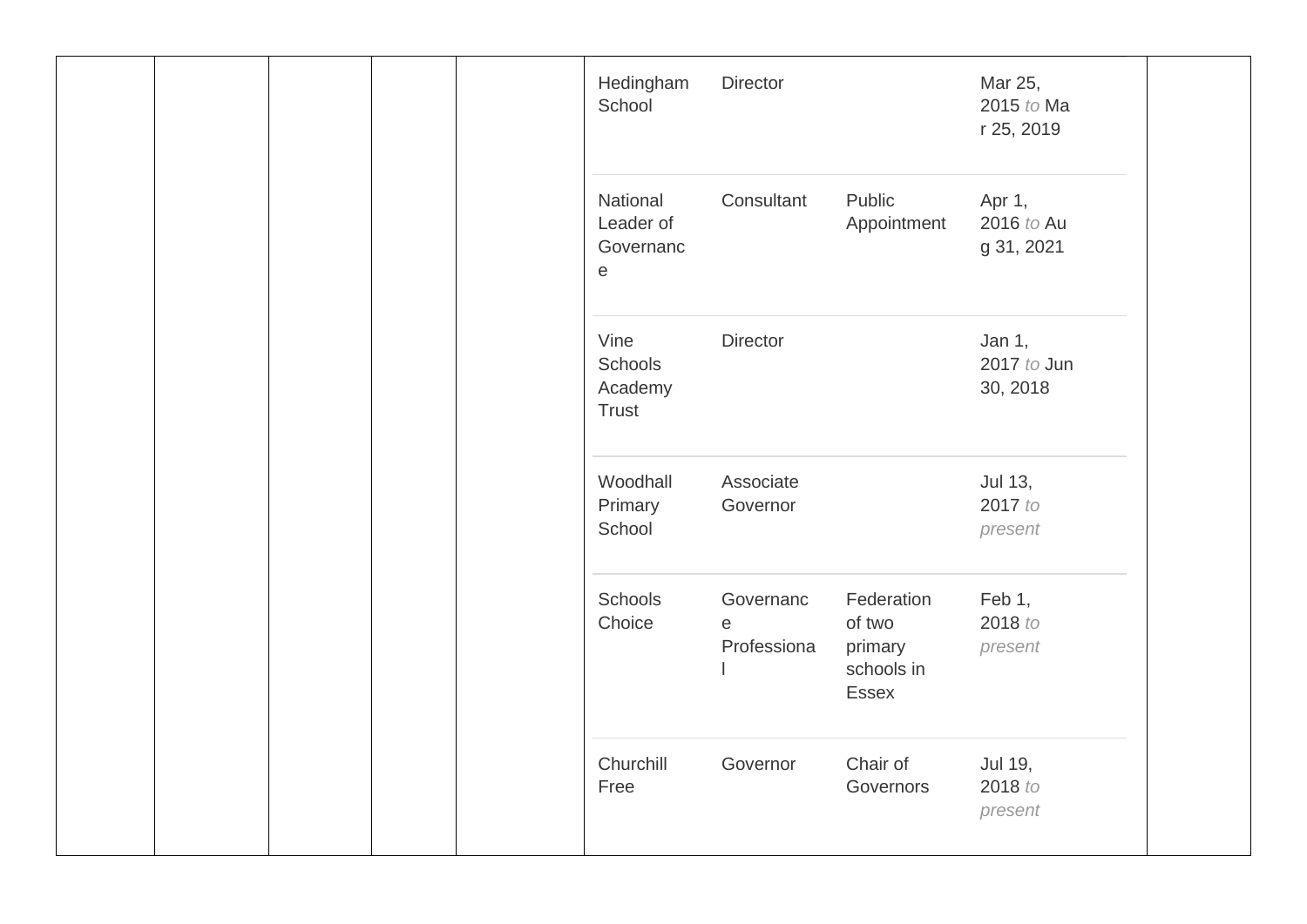|  |  | Special<br>School                             |                                                                    |                                                     |                               |  |
|--|--|-----------------------------------------------|--------------------------------------------------------------------|-----------------------------------------------------|-------------------------------|--|
|  |  | Unity<br><b>Schools</b><br>Partnership        | Head of<br>Governanc<br>$\mathsf{e}% _{0}\left( \mathsf{e}\right)$ |                                                     | Sep 1,<br>2018 to<br>present  |  |
|  |  | Westfield<br>Primary<br>Academy               | Governor                                                           |                                                     | Feb 21,<br>2019 to<br>present |  |
|  |  | <b>Wells Hall</b><br>Primary<br>School        | Governor                                                           | Chair of<br>Governors                               | Sep 1,<br>2019 to<br>present  |  |
|  |  | Schools'<br>Choice                            | Associate<br>Trainer                                               | Providing<br>training for<br>Governors              | Sep 1,<br>2020 to<br>present  |  |
|  |  | Billericay<br>Teaching<br>School<br>Allicance | Associate<br>Trainer                                               | Providing<br>Governance<br>Professional<br>Training | Jan 21,<br>2021 to<br>present |  |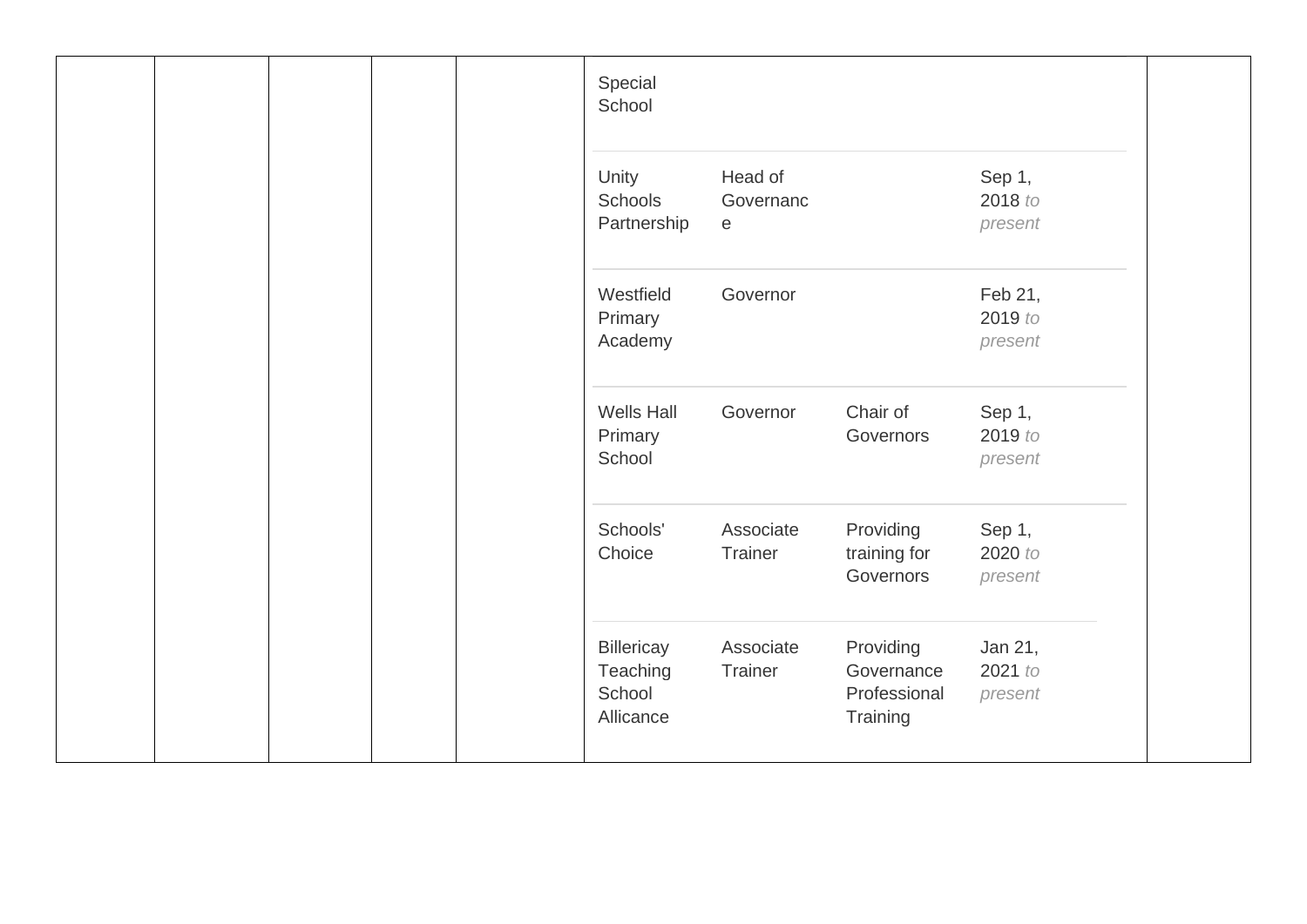| Anqie<br>Roques  | Member of<br>Schools'<br>Choice<br>Governor<br>Services |          |  | Admin    | SchoolsChoice                     | Employer                                                                      | Clerk for<br>other<br>schools                                      | Oct 1,<br>2018 to<br>present                                        | 4/4                          |     |
|------------------|---------------------------------------------------------|----------|--|----------|-----------------------------------|-------------------------------------------------------------------------------|--------------------------------------------------------------------|---------------------------------------------------------------------|------------------------------|-----|
|                  |                                                         |          |  |          |                                   | Clerk to a<br>number of<br>school<br>governing<br>bodies<br>across<br>Suffolk |                                                                    |                                                                     |                              |     |
|                  |                                                         |          |  |          | <b>Schools Choice</b><br>(Vertas) | Clerk to<br>Governing<br><b>Board</b>                                         | I clerk a<br>number of<br>governors<br>boards<br>across<br>Suffolk |                                                                     |                              |     |
| Stephen<br>Watts | Community<br>governor                                   | 12.07.21 |  | 12.07.25 | Nominated by<br><b>SWA Trust</b>  | <b>Unity Schools</b><br>Partnership                                           | Employee                                                           | I am the trust<br>lead on<br>safeguarding<br>and data<br>protection | Jan 1,<br>2017 to<br>present | 4/4 |
|                  |                                                         |          |  |          | Kettlefields<br>Primary<br>School | Employee                                                                      | My wife works at<br>Kettlefields<br><b>Primary School</b>          | Sep 1,<br>2018 to<br>present                                        |                              |     |